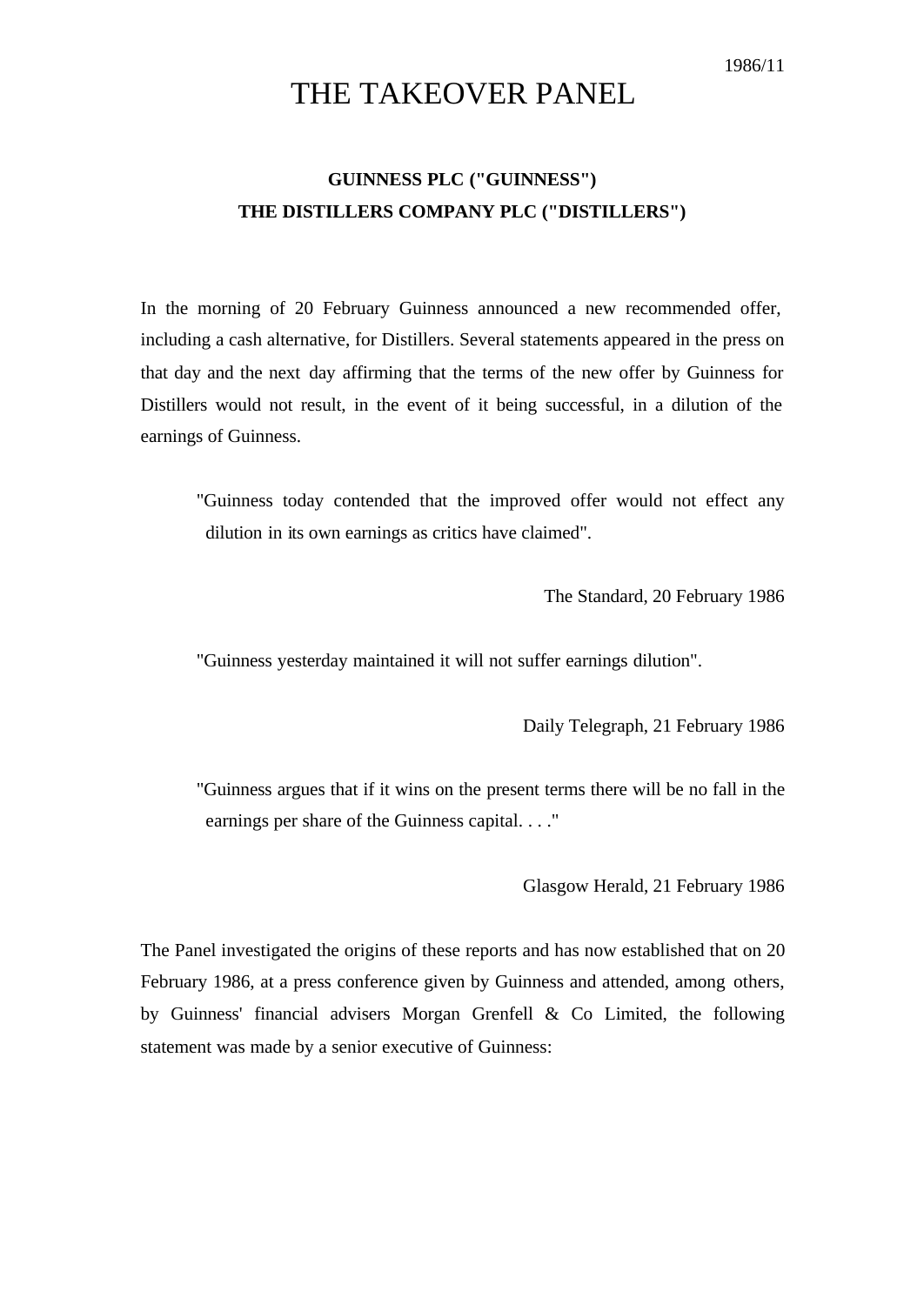"Although we are not making a profit forecast, we anticipate, on the basis of public information, that the earnings per share of the merged entity in 1986 will be at least as great as the earnings per share of Guinness on its own would have been and that there will be no dilution."

The Panel considers that this statement, made by a senior executive of the offeror, is clearly a profit forecast for the purposes of Rule 28 of the Code notwithstanding the denial of this in the statement itself, and indeed this is reflected in the above newspaper quotations. Rule 28 requires that all profit forecasts made in connection with an offer are reported on by the relevant auditors or consultant accountants and financial adviser. The Panel therefore requested Guinness and Morgan Grenfell to arrange for this forecast to be reported on or formally withdraw it from the public record.

Guinness has undertaken to have this forecast reported on in respect of the financial period to 31 March 1986 in the manner required by the Code.

The Panel wishes to make the following comment. If a public statement is made which includes a profit forecast (unless it is immediately publicly withdrawn) the existence of this forecast should be acknowledged and the forecast reported on. The period of uncertainty between 20 February and today relating to the Guinness forecast was unfair to the other parties involved in the take-over.

It is worth repeating the relevant wording of the Code that relates to dealings with the press.

## Extract from Note 2 on Rule 19

"Advisers should ensure at an early stage that directors and officials of companies are warned that they must consider carefully the Code implications of what they say when talking to journalists. It is very difficult after publication to